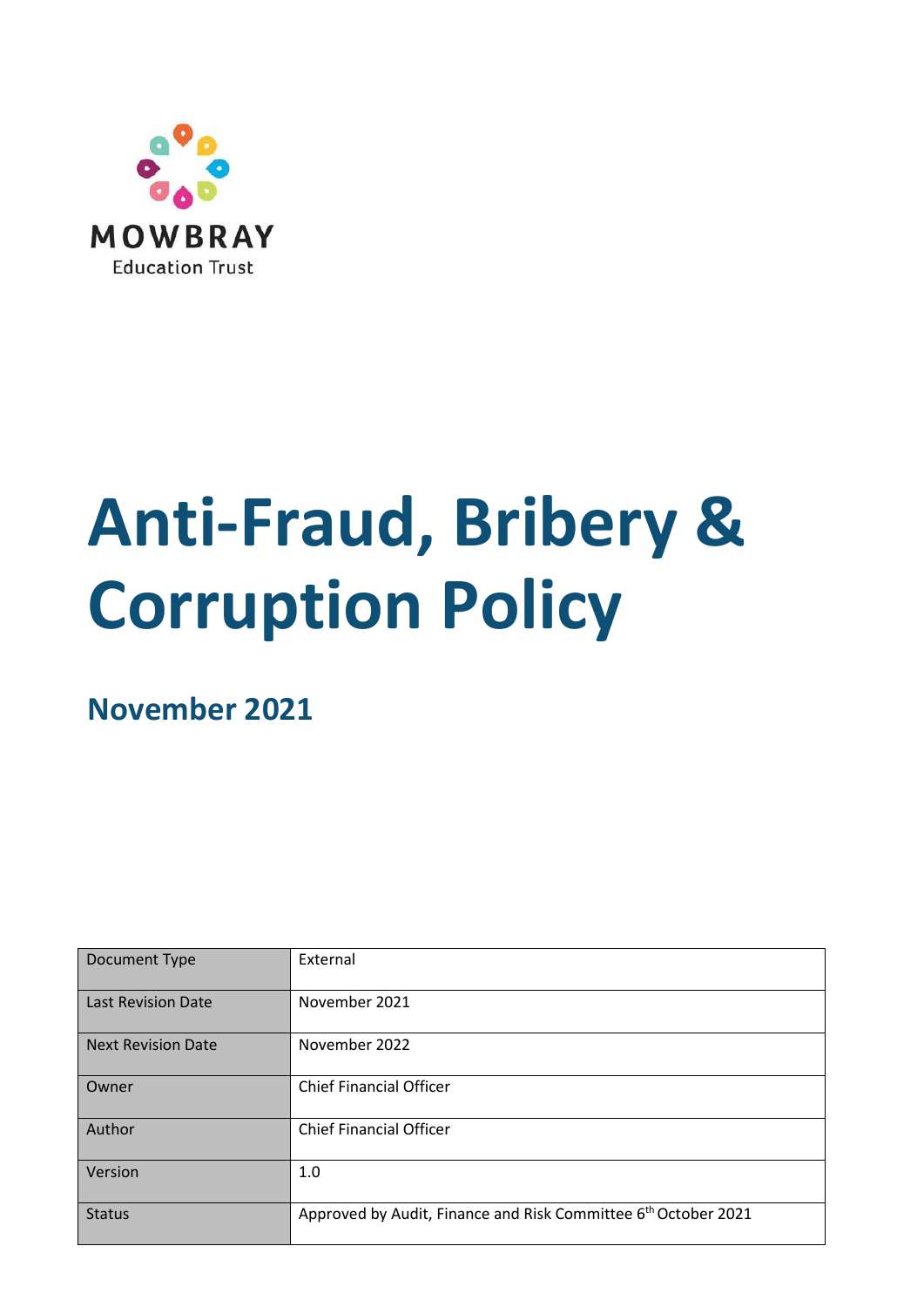# **Contents**

| $\mathbf{1}$   | Introduction                | 3                |
|----------------|-----------------------------|------------------|
| $\overline{2}$ | Definitions                 | 4                |
| $\mathbf{3}$   | <b>Operating Culture</b>    | 5                |
| 4              | Prevention                  | $\boldsymbol{6}$ |
| 5              | Detection and Investigation | $\overline{7}$   |
| 6              | Training                    | 8                |
| $\overline{7}$ | Review                      | 8                |
| 8              | Log of Changes to Document  | 8                |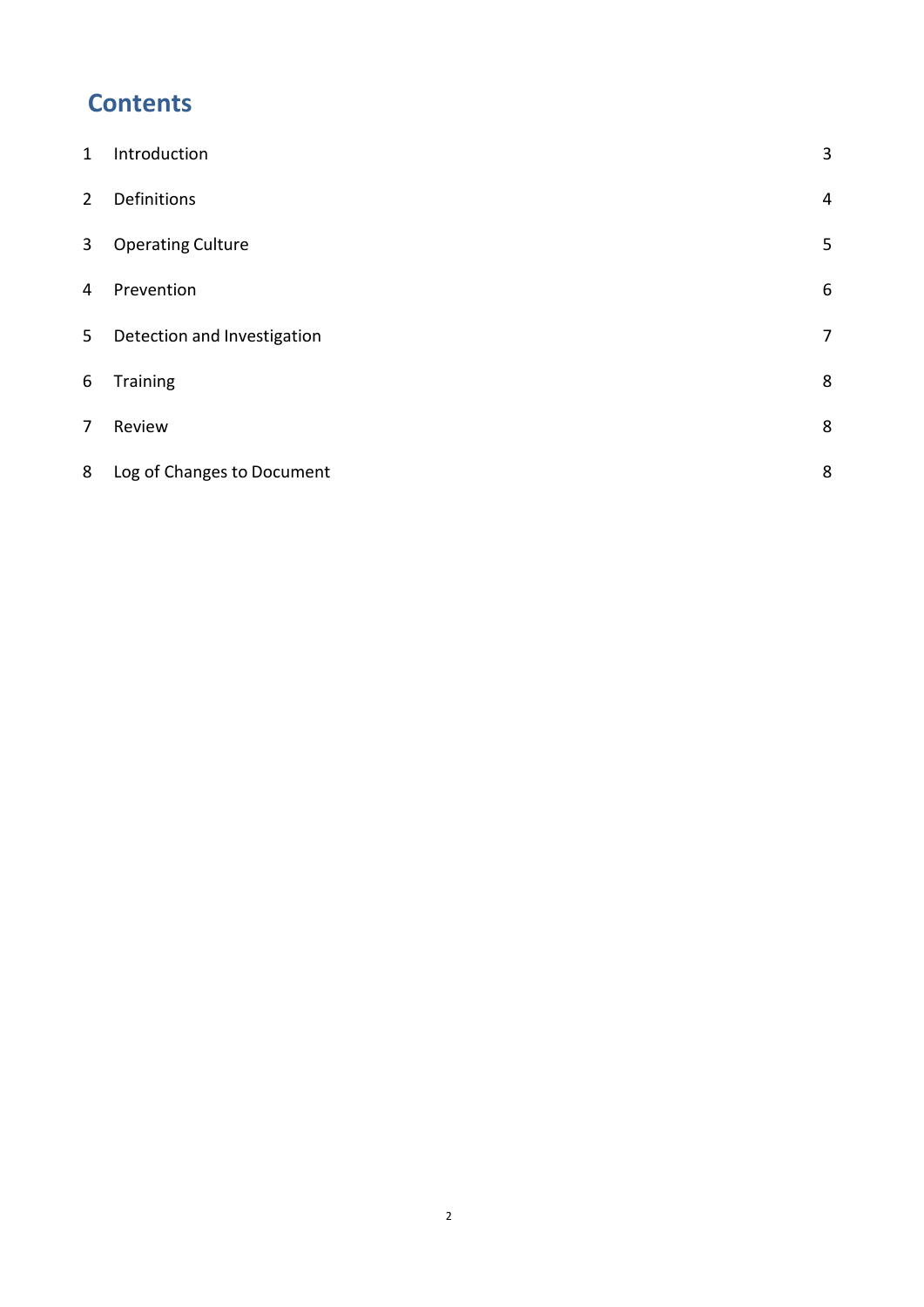## <span id="page-2-0"></span>**1 Introduction**

Mowbray Education Trust is a large and complex organisation and is committed to discharging its responsibility to safeguard public funds and the highest standards of integrity. It is committed to fighting fraud and corruption whether attempted from inside or outside. Mowbray Education Trust is committed to having effective measures to prevent and detect fraud and corruption.

Mowbray Education Trust expects all members and employees to carry out their duties in accordance with appropriate legal requirements, internal codes of practice, rules and regulations and to act at all times with honesty and probity in the discharge of their functions.

In carrying out its duties and responsibilities, Mowbray Education Trust is determined to do everything it reasonably can to protect itself and the public from fraud and corruption and is committed to the rigorous maintenance of this Anti-Fraud & Corruption Strategy which will provide a framework for:

- encouraging fraud deterrence andprevention;
- raising awareness of fraud and corruption and promoting their detection;
- performing investigations and facilitating recovery of losses;
- invoking disciplinary proceeding and referrals to the Police;and
- monitoring, publishing and updating the Strategy and its related procedures and performance.

Mowbray Education Trust also expects that all outside individuals and organisations, including suppliers, contracting partners and claimants will act toward it with honesty and integrity without thought or actions involving fraud and corruption.

This Strategy is part of Mowbray Education Trust's Anti-Fraud and Corruption Framework and sits alongside policies and guidance including Whistleblowing Policy and employees' Code of Conduct, which are laid out in employee handbooks.

This policy also covers all our educational establishments:

- •Ab Kettleby Primary School
- •Brownlow Primary School
- •The Grove Primary School
- •John Ferneley College
- •Oasis Family Centre
- •Sherard Primary School
- •Somerby Primary School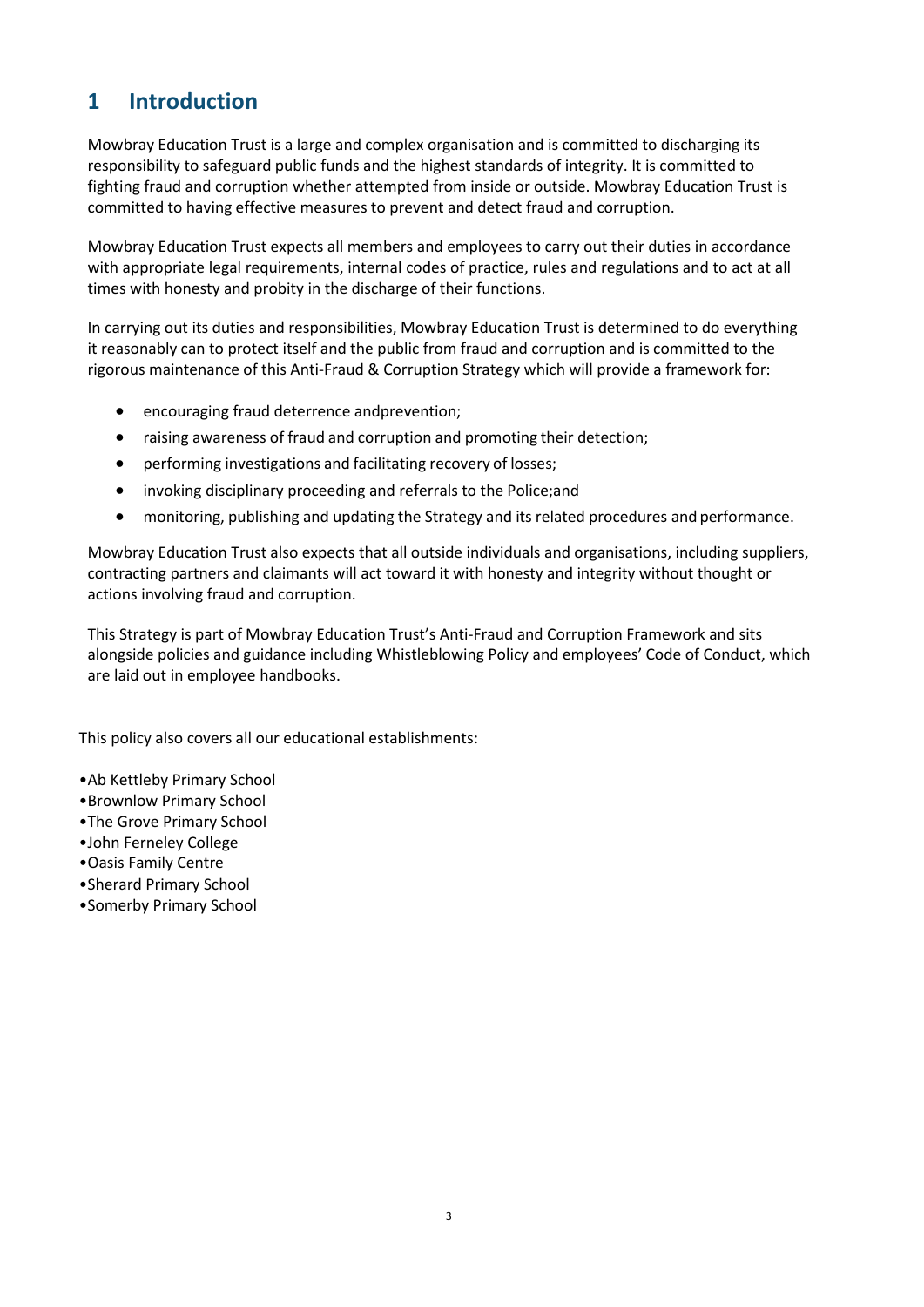# <span id="page-3-0"></span>**2 Definitions**

Mowbray Education Trust defines the following:

Theft is 'the dishonest taking of property belonging to another person with the intention of permanently depriving the owner of its possession'.

This may involve:

- Falsification or alteration of accounting records or otherdocuments
- Suppression or omission of the effects of transactions from records or documents
- Recording transactions which have no substance
- Wilful misrepresentation of transactions or of Mowbray Education Trust's state of affairs

Fraud is 'the intentional distortion of the financial statements or other records by persons internal or external to the organisation which is carried out to conceal the misappropriation of assets or otherwise for gain.' This differs from "theft" where no attempt at concealment is made. It is also important to distinguish this from negligence and accidental error where no intent exists.

The Fraud Act 2006 established three main offences of fraud, all of which carry a maximum sentence of 10 years and/or an unlimited fine. The offences are:

- fraud by false representation
- fraud by failing to disclose informationor
- fraud by abuse of position.
- The following actions are among those which fall within the definition of fraud:
	- theft of company property, including information
	- misappropriation or use of company assets for personalgain
	- false accounting dishonestly destroying, defacing, concealing or falsifying any account, record or document required for any accountingpurpose
	- forgery or alteration of company documents
	- wilful destruction or removal of company records
	- any computer- related activity involving the alteration, destruction, forgery or manipulation of data for fraudulent purposes or misappropriation of Mowbray Education Trust owned software
	- falsification of travel and subsistence claims
	- knowingly generating or paying false claims orinvoices
	- unauthorised disclosure of confidential information to third parties e.g. confidential details of current business activities or of bids or activities that the company is contemplating.

#### Bribery

Bribery is the offer, promise, giving, demanding or acceptance of an advantage as an inducement for action which is illegal, unethical or a breach of trust.

Bribes can take many different forms, but typically they involve corrupt intent. A bribe could be:

- the direct or indirect promise of anything ofvalue
- the offer of a fee, reward or other advantage
- the giving of a donation.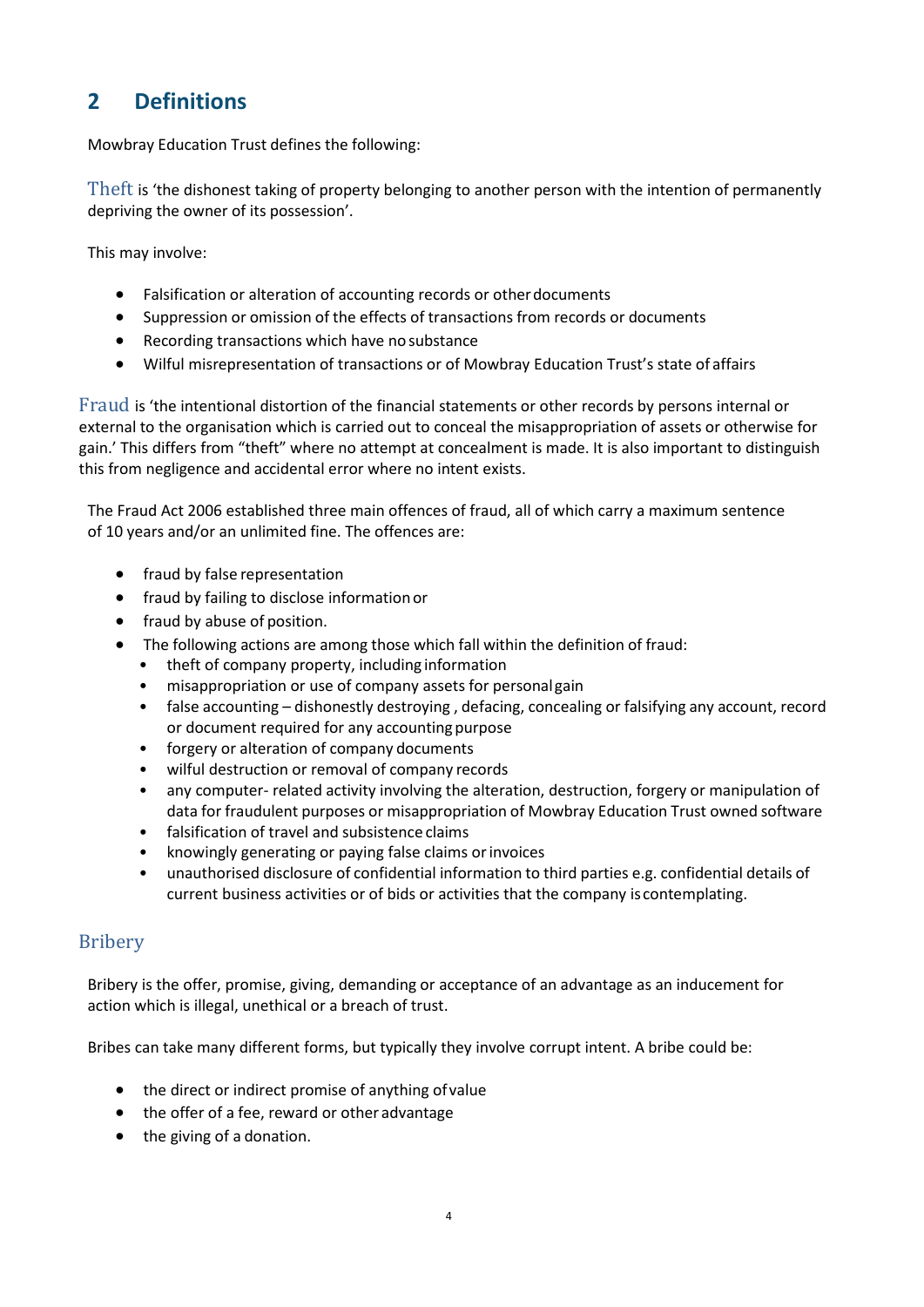#### Corruption

Corruption is the misuse of power for private gain.

The Bribery Act 2010 makes bribery and corruption a criminal offence and holds companies liable for failing to prevent acts of bribery or corruption by those working for or on its behalf, no matter where the act takes place.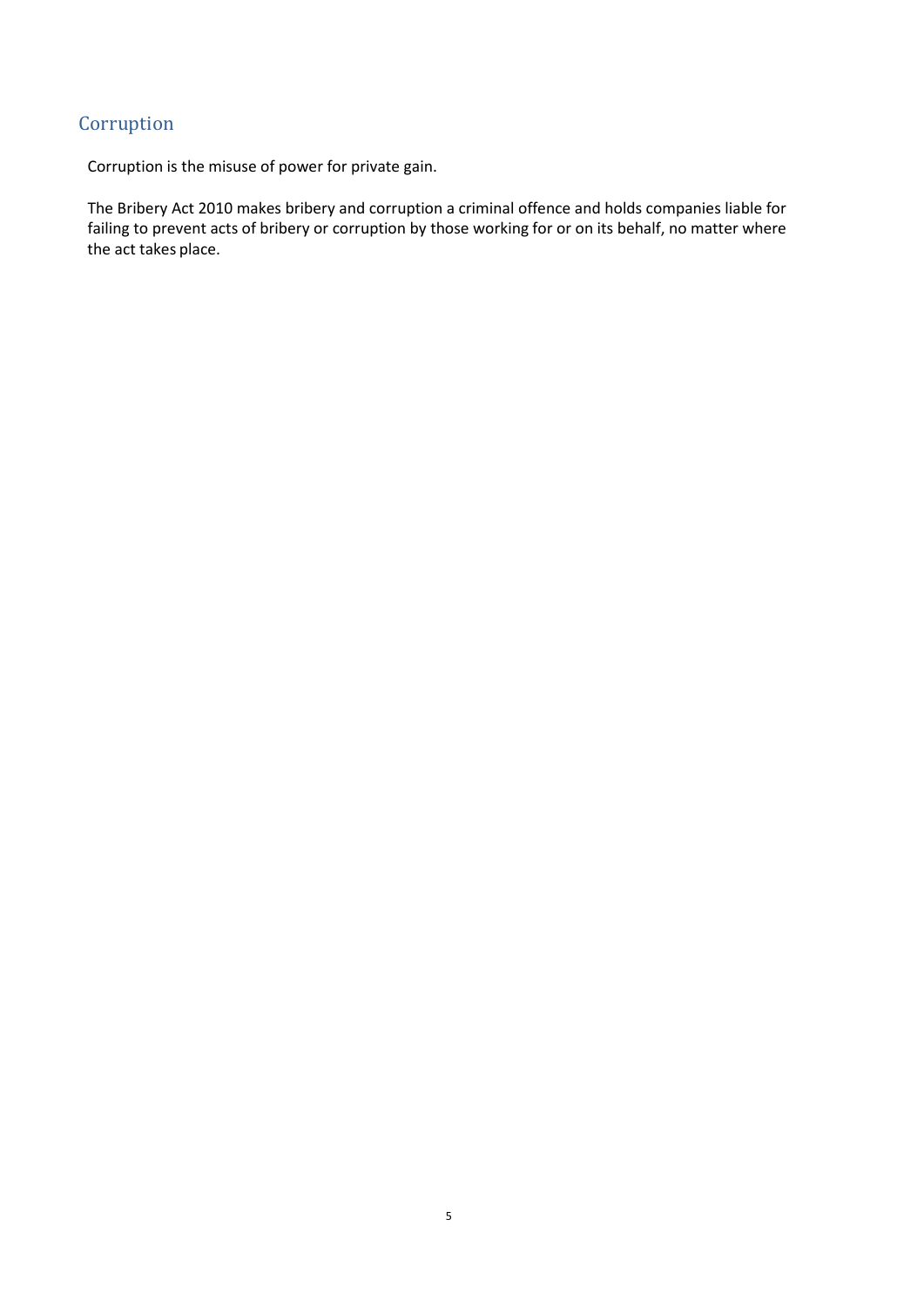# <span id="page-5-0"></span>**3 Operating Culture**

Mowbray Education Trust is determined that the culture and tone of the organisation meets the expectations of the Committee on Standards of Public Life and the Standards Board for England. It is committed to the ten principles of public life: objectivity, openness, stewardship, leadership, accountability, honesty & integrity, selflessness, personal judgement, duty to uphold the law and respect for others.

Employees are expected, and are positively encouraged, to raise any concerns relating to fraud and corruption, which they become aware of. These can be raised in a number of ways including with the employee's line manager or Chief Financial Officer. Staff can refer to the Whistleblowing policy when needed.

We expect members and employees to lead by example in ensuring opposition to fraud and corruption, and in ensuring adherence to rules and regulations, and to relevant Codes of Conduct, and that all procedures and practices are beyond reproach. The responsibility of senior managers is to ensure that all employees are aware of what is expected of them.

We require all individuals and organisations with whom it deals in any capacity to behave with integrity and without intent or actions involving fraud and corruption.

Our employees and members of the public are important elements in the stance against fraud and corruption and are positively encouraged to raise any concerns they may have on these issues which may impact on Mowbray Education Trust activities using Mowbray Education Trust's Complaints Procedures, which can be found on our website.

As part of its responsibilities, the Trust Board is required to investigate activities suspected of involving fraud and corruption, its audit and training plans are required to provide adequate coverage of the risk of fraud and corruption and also to reflect the requirements of its staff to be properly and regularly trained.

Where appropriate, we co-operate with other local authorities and public sector bodies in the prevention, detection and investigation of fraud and corruption.

Although Mowbray Education Trust encourages its employees to report concerns acting in good faith, any maliciously motivated and unfounded allegations may be dealt with through its disciplinary procedures.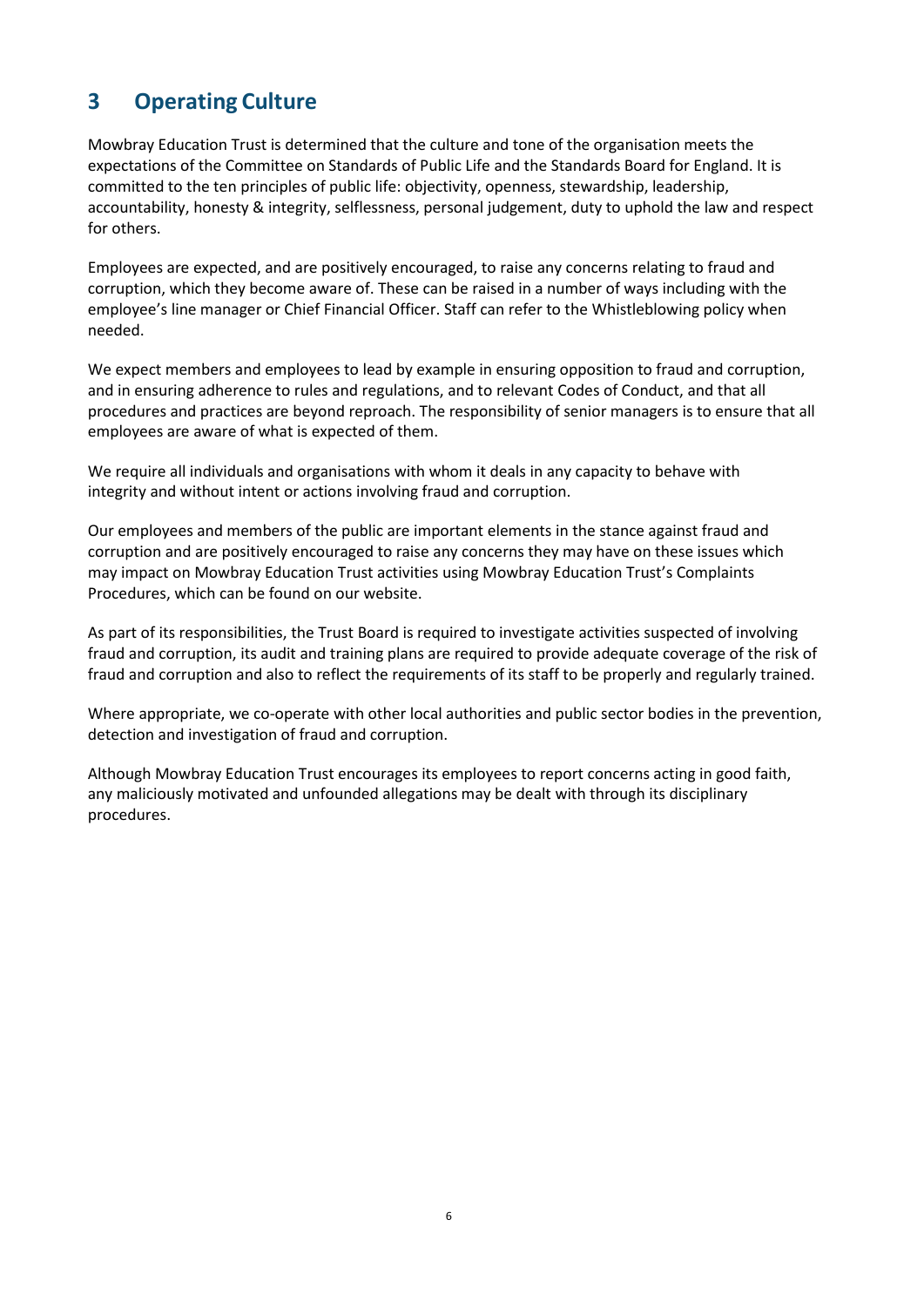#### <span id="page-6-0"></span>**4 Prevention**

It is the corporate responsibility of Mowbray Education Trust to put in place preventative measures to fight fraud and corruption to minimise risk.

Mowbray Education Trust's policies, Schemes of Delegation together with the Financial Regulations, and Codes of Conduct set out a framework for dealing with the affairs of Mowbray Education Trust and all members and employees have a duty to comply with their provisions. This includes the duty of employees to act within statutory regulations.

Members and staff must operate in accordance with Mowbray Education Trust's Procedure Rules and Code of Conduct.

Mowbray Education Trust has put in place systems and procedures to manage and discharge its functions in an efficient and effective way. These systems incorporate internal controls to prevent and deter fraud and corruption. Employees must ensure that working practices comply with the systems and Audit Services will regularly evaluate the appropriateness and effectiveness.

Thorough documentation, including manuals and operating procedures, and effective control is expected of all financial and operational systems and they must be issued to relevant staff. These must be regularly reviewed to ensure in line with best practice and effective internal controls.

Employee recruitment is required to be in accordance with procedures laid down in the Trust's human resources procedures and, in particular adequate checks made appropriate to the posts and before any appointment is made.

Employees are required to disclose any offers of gifts, hospitality or interests that could conflict with the interests of Mowbray Education Trust or might affect their judgement. The Academy will maintain a register to record and monitor disclosures, and our expenses policy sets out our rules for such gifts.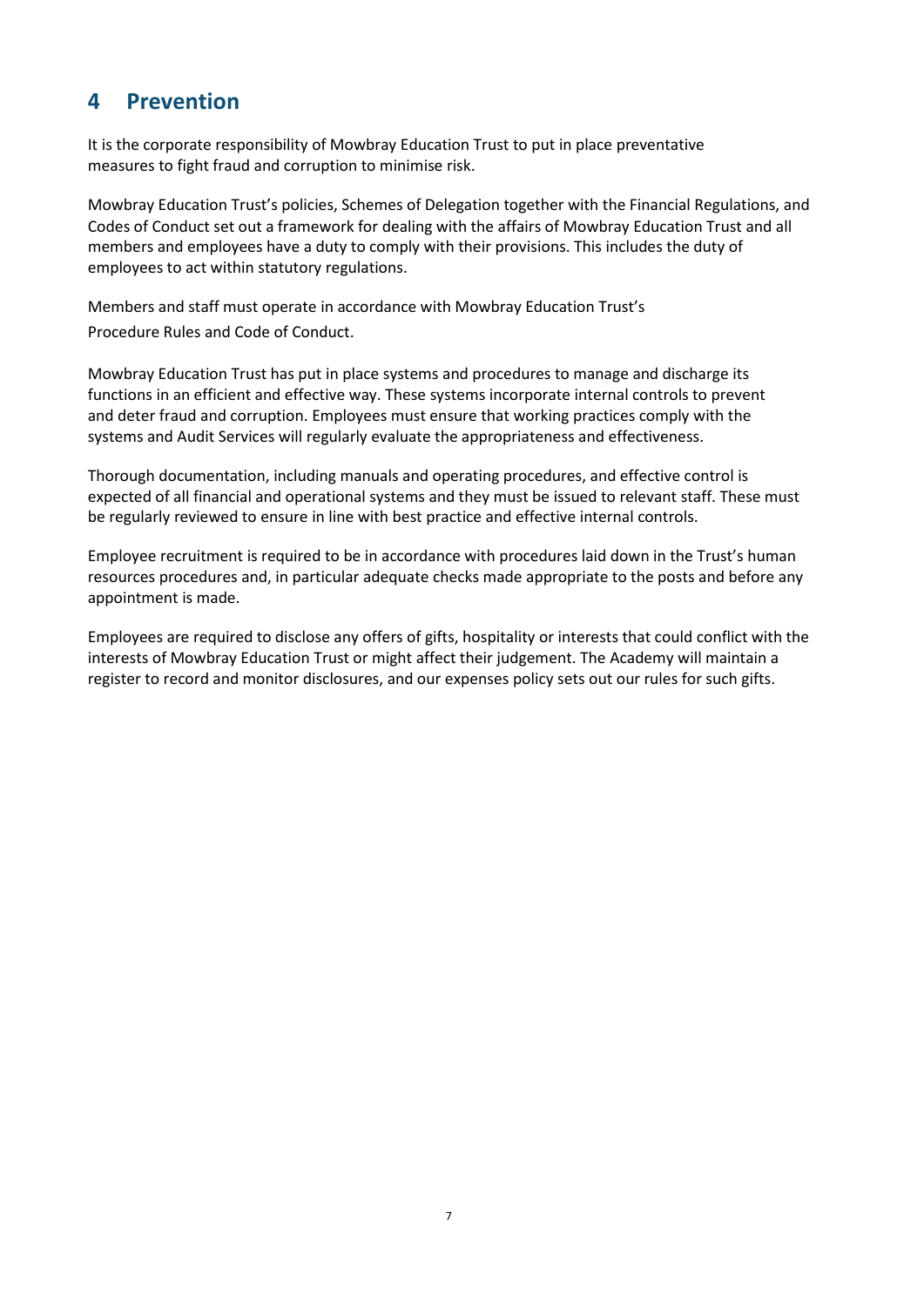## <span id="page-7-0"></span>**5 Detection and Investigation**

All managers are responsible for the prevention and detection of fraud, corruption and other irregularities. Managers should pay special attention to particular circumstances, which may indicate an irregularity.

It is the responsibility of all employees, in particular Managers to immediately inform the Chief Financial Officer if a fraud or other irregularity is suspected. If there are concerns about the Chief Financial Officer the disclosure should be made to the CEO.

They should also ensure that:

- any supporting documentation or other evidence is secured;and
- confidentiality is maintained so as to not prejudice any subsequent investigation

Reporting of suspected irregularities to the Chief Financial Officer is essential becauseit:

- ensures the consistent treatment of information;
- facilitates proper investigation, including compliance with statutory;
- requirements and appropriate liaison at correct stages with the Police;and
- ensures the proper implementation of relevant systemimprovements.

Mowbray Education Trust will take appropriate action following an investigation including disciplinary action, civil recovery, referral to the Police etc.

Mowbray Education Trust will work in partnership with other organisations for the detection and investigation of fraud and corruption. These organisations include but are not limited to, the Police/Fraud Squad, and Audit Commission.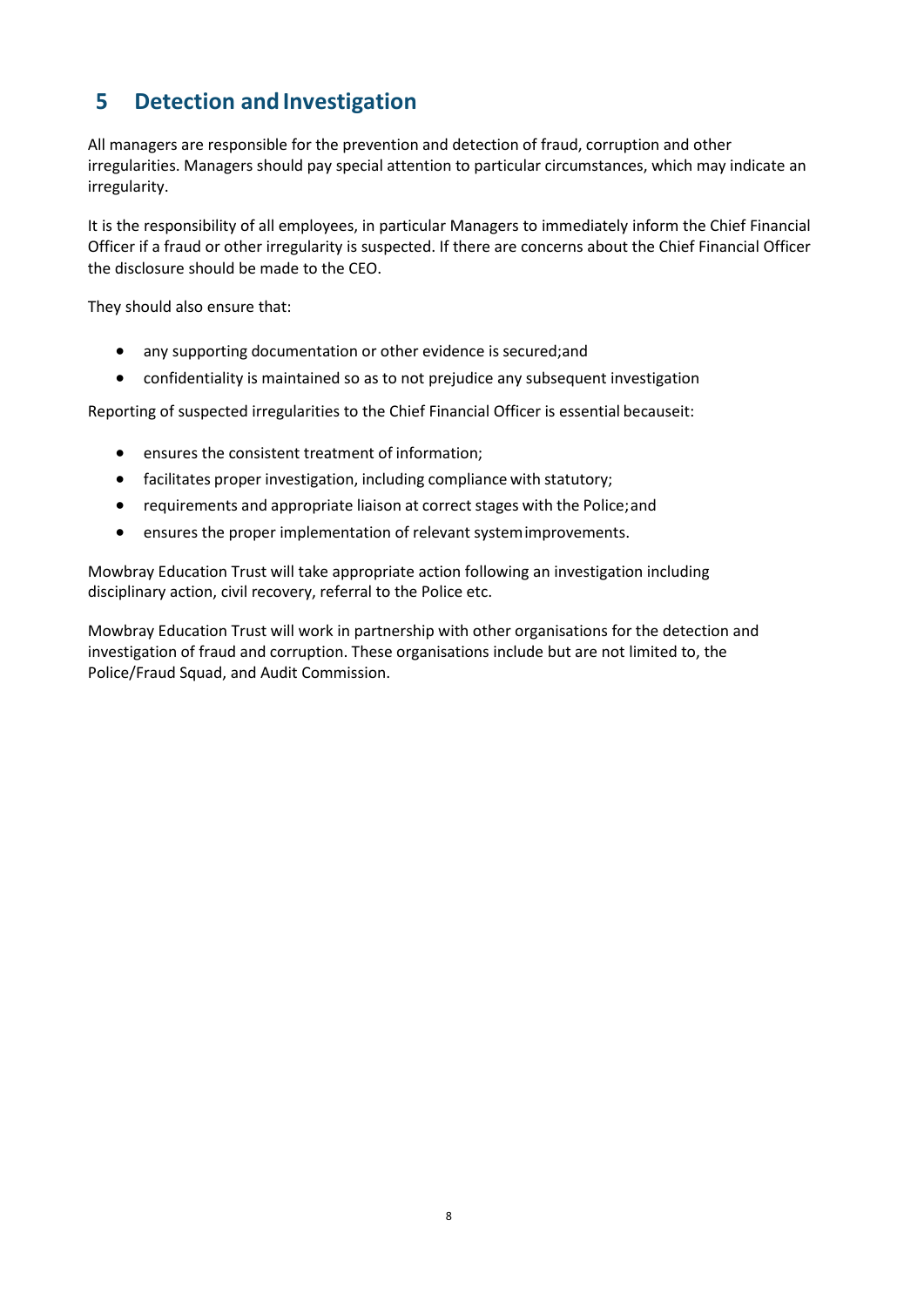#### <span id="page-8-0"></span>**6 Training**

Training and guidance are vital in maintaining the effectiveness of this Strategy and its general credibility. Mowbray Education Trust supports induction and work-related training, particularly for employees involved in internal control systems, to ensure that their responsibilities and duties are regularly highlighted and reinforced, and best practice is followed across the Mowbray Education Trust. It is the responsibility of line managers to ensure that all scheduled training and refreshers are undertaken and records are kept and monitored by HR.

#### <span id="page-8-1"></span>**7 Review**

Mowbray Education Trust has in place a clear framework of systems and procedures to deter and investigate fraud and corruption. It will ensure that these arrangements are fair, monitored and updated to keep pace with future developments in preventative measures.

#### <span id="page-8-2"></span>**8 Log of Changes to Document**

| <b>Date</b>   | <b>Version</b> | Page                           | Change                                                                                                                                                                               | Who:                                     |
|---------------|----------------|--------------------------------|--------------------------------------------------------------------------------------------------------------------------------------------------------------------------------------|------------------------------------------|
| <b>Mar 16</b> | V1.0           | Original document              |                                                                                                                                                                                      | <b>Board</b>                             |
| <b>Dec 16</b> | V1.0           | Throughout                     | Job titles updated.<br>Paragraph numbering removed<br>Format updated                                                                                                                 | <b>SM</b>                                |
| Sep 18        | V1.0           | Throughout                     | COO changed to CFO                                                                                                                                                                   | <b>SC</b>                                |
| Oct 18        | V1.0           | Whole document                 | Reviewed and approved by MET Audit<br>committee meeting on 10th October 2018                                                                                                         | <b>SC</b>                                |
| Sept 19       | V1.0           | All Pages                      | Annual Review - Addition on front page of<br>version control panel and reformatting for<br>policy consistency - no content changes<br>made.                                          | CFO/Assistant<br>Operations<br>Manager   |
| Sept 19       | V1.0           | All Pages                      | Annual approval                                                                                                                                                                      | <b>MET Audit</b><br>Committee            |
| <b>Nov 20</b> | V1.0           | All pages<br>Page 4<br>Page 8  | Spacing incorrections made<br>Definitions - Members and officers (from or)<br>Training - Additional last sentence added on whose<br>responsibility it is to ensure training are done | Trust<br><b>Board</b><br>Nominee<br>(MC) |
| <b>Dec 20</b> | V1.0           | All pages / Page 4 /<br>Page 8 | All changes suggested approved                                                                                                                                                       | Interim<br><b>CFO</b>                    |